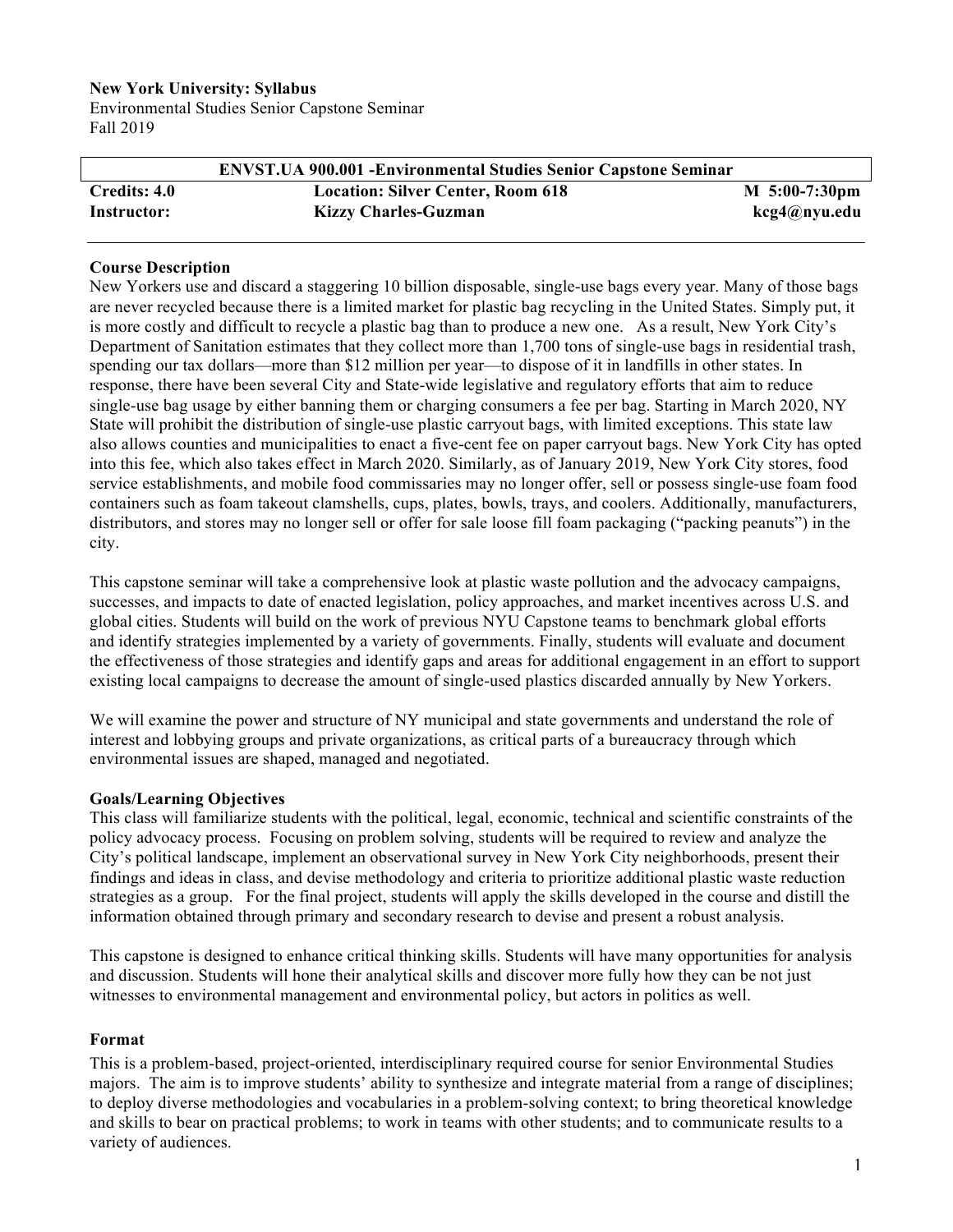## **Structure**

Weekly class meetings plus additional informal meetings and survey implementation days. During class time we will emphasize group discussion of methodologies and research findings and will review work progress. Significant self-directed and independent work is expected as a key part of the course. Students are required to devote time to meet outside of class for group work on required assignments and survey activities.

#### **Course Requirements and Expectations** *Policies and Expectations*

As this is the culminating experience in your Environmental Studies major, the performance expectations for the Capstone Seminar are very high. "A" grades require a significant amount of inquisitiveness, self-initiated research, proactive learning, synthesis of research across multiple disciplines, and clear communication of complex, applied topics.

This is a research and reading-intensive course and students are expected to read, understand and critique any assigned or researched reading material, actively discuss it in class, and apply the practical and analytical skills learned during your undergraduate career to conduct thorough and thoughtful research. A "critique" is a summary *and* an evaluation of all readings activities—students are expected to compare and contrast related readings or activities, differentiate between facts and opinions, contemplate areas of agreement or contention with the given arguments and, finally, present summaries to the class and devise discussion questions for class.

Students will process a variety of materials, including technical assessments, newspaper articles, policy papers and industry reports. Students are expected to supplement the assigned readings to further obtain an understanding of the topics of the class. You should allocate sufficient time to schedule supplemental research and reading outside of class and beyond assigned readings. This supplemental research will be essential to support your individual and your team's work on weekly and semester-long assignments.

Attendance and active participation are required in class. If you must be absent from class, you must inform me ahead of time, and complete all required readings or assignments, especially in support of your group members. Students must make every reasonable effort to not miss class on a day that an assignment is due. Finally, to do well in this class active participation is essential. Do not sit silently in class and expect to get an A—even if you earn As in all the rest of your assignments. If you feel uncomfortable speaking up in class, be extra thoughtful in devising discussion questions and articulating your reactions as you do the readings and be prepared to share them with the class.

## *Other Relevant Policies*

- No extra credit—nothing you can do to improve your grade beyond *doing the assignments well and on time*.
- Plagiarism results in failure of the class. It includes: copying sentences or fragments from any source without quotes or references; not citing every sourced used in your papers; citing internet information without proper citation; presenting someone else's work as your own; or "inadvertently" copying verbatim from any source.
- Lateness is unacceptable. Repeated lateness or absences will result in a lowering of your participation grade.
- Email is the easiest way to contact me  $(\text{keg4@nyu.edu or kizzveg@gmail.com})$ . If you are experiencing problems of any kind contact me immediately. Please keep in mind that such problems cannot be claimed as reasons for failing to submit assignments or for submitting them late.
- Be considerate. No chatting, texting, or web-surfing will be tolerated in class.
- Office hours are by appointment only. I am available for in-person and conference call meetings.

### *Resources*

- Access your course materials
	- o NYU Classes (newclasses.nyu.edu)
- Databases, journal articles, and more
	- o NYU Libraries (https://library.nyu.edu/)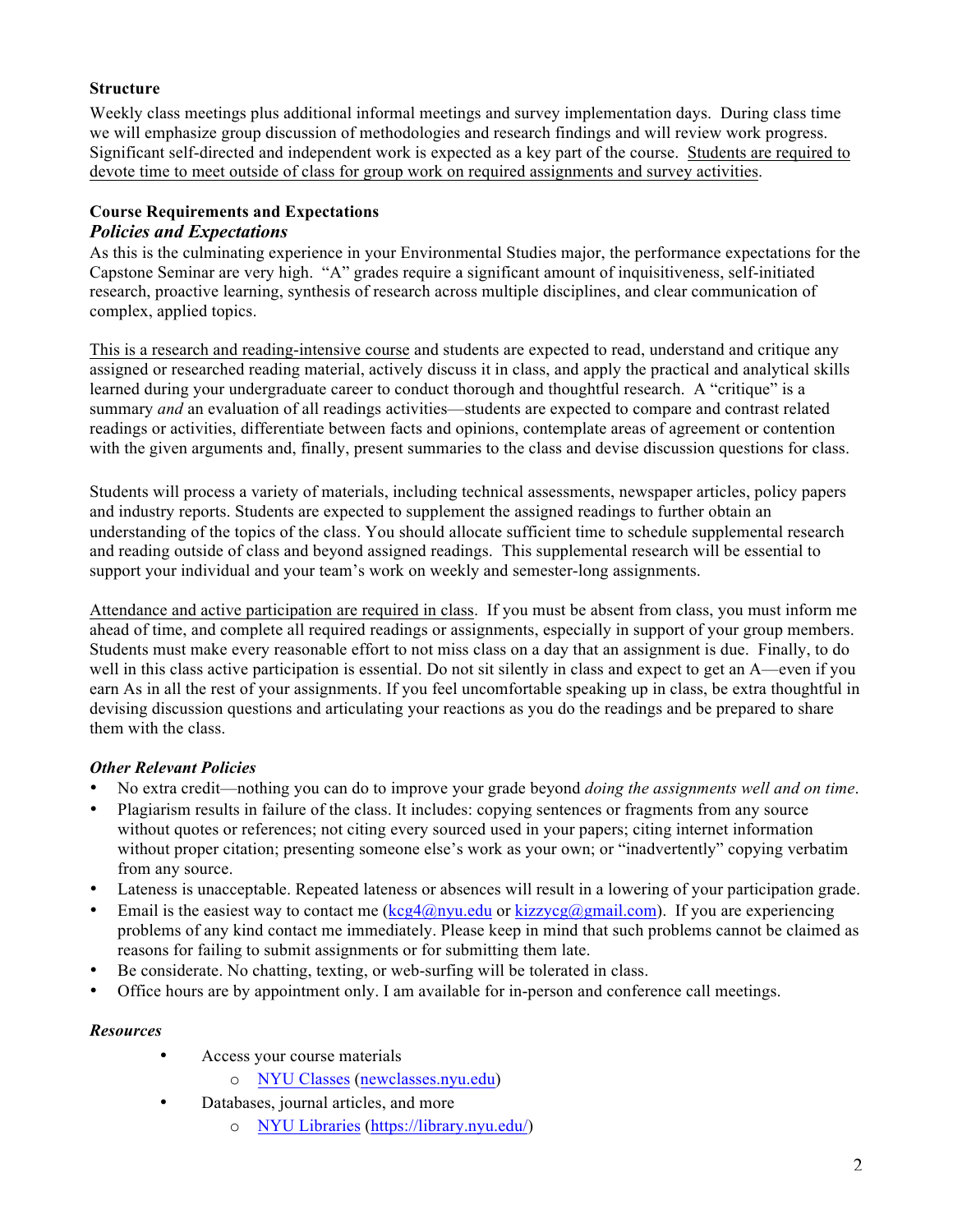- Strengthening your Writing
	- o NYU Writing Center (https://www.nyu.edu/students/undergraduates/academicservices/writing-center.html)
- Tutoring Support
	- o Academic Resource Center (https://www.nyu.edu/students/undergraduates/academicservices/undergraduate-advisement/academic-resource-center.html)
- Technology Support
	- o NYU IT Service Desk (https://www.nyu.edu/life/resources-and-services/informationtechnology/help-and-service-status.html)

#### *Academic Integrity*

Again, work you submit should be your own. Please consult the CAS academic integrity policy for more information: http://cas.nyu.edu/page/academicintegrity. Penalties for violations of academic integrity may include failure of the course, suspension from the University, or even expulsion.

#### *Religious Observance*

As a nonsectarian, inclusive institution, NYU policy permits members of any religious group to absent themselves from classes without penalty when required for compliance with their religious obligations. The policy and principles to be followed by students and faculty may be found here: The University Calendar Policy on Religious Holidays (http://www.nyu.edu/about/policies-guidelines-compliance/policies-andguidelines/university-calendar-policy-on-religious-holidays.html)

#### *Disability Disclosure Statement*

Academic accommodations are available to any student with a chronic, psychological, visual, mobility, learning disability, or who is deaf or hard of hearing. Students should please register with the Moses Center for Students with Disabilities at 212-998-4980.

#### **NYU's Henry and Lucy Moses Center for Students with Disabilities**

726 Broadway, 2nd Floor New York, NY 10003-6675 Telephone: 212-998- 4980 Voice/TTY Fax: 212-995- 4114 Web site: http://www.nyu.edu/csd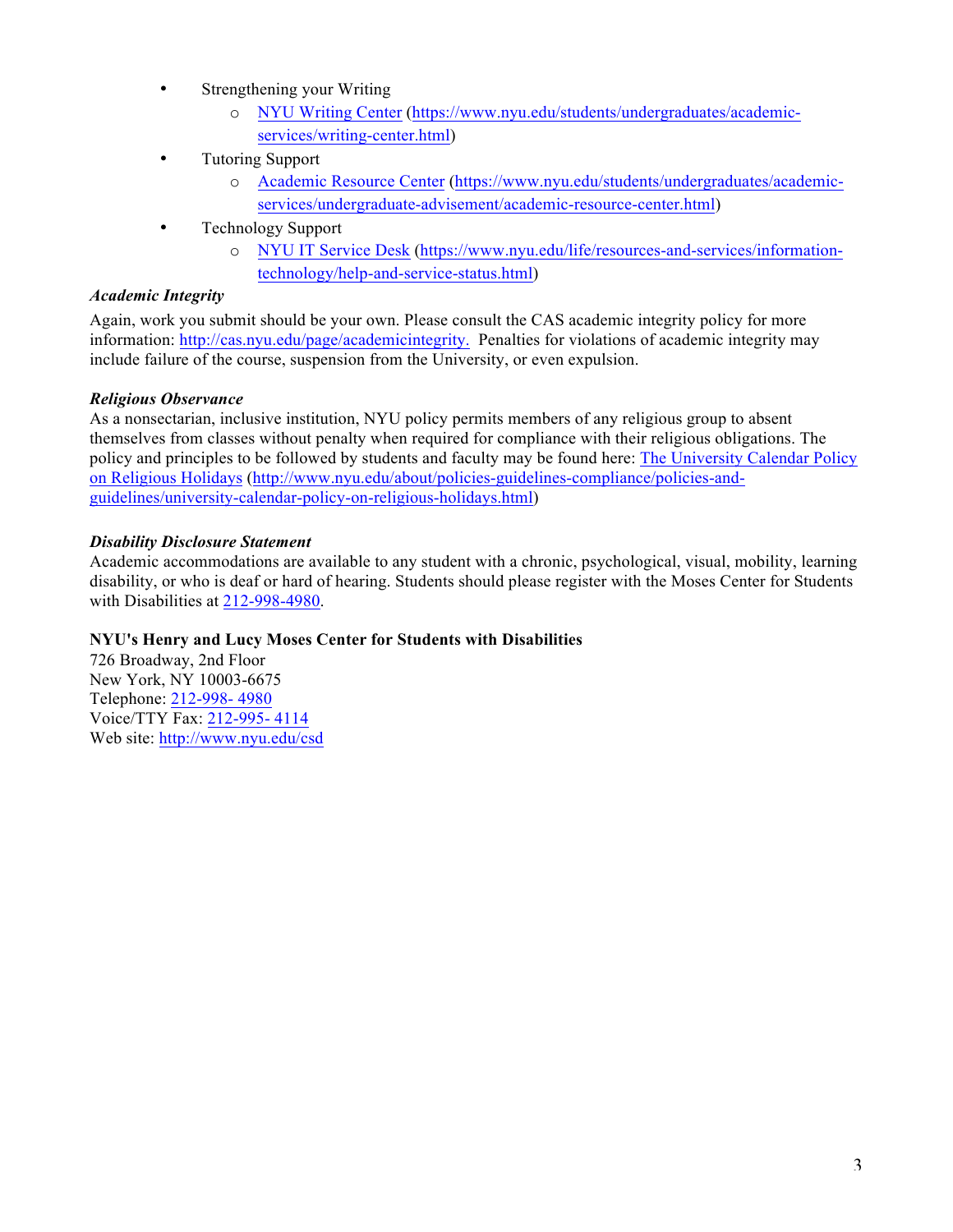#### **Assignments**

### *Project Teams and Topics*

You will work in student teams. Each team will be assigned to research, develop and evaluate key topics of the class and key components of the team's final output. Each team's work will be similar in scope and will allow for integration and skill development across a range of concepts. Your job will be to collaborate on a set of tasks but to deliver ONE common output.

Four interrelated written assignments will be given: a Project Control Plan (PCP) and detailed protocol for an observational survey, a progress report and a final paper. All written work, unless otherwise noted, is due at the start of class time. Email submissions will not be accepted unless specifically requested in that format. Assignments should be printed in double-sided mode, and formatted with 1-inch margins and 12-point font unless otherwise noted. Citations from peer-reviewed or published materials are essential and must be formatted as endnotes. http://www.oberlin.edu/faculty/svolk/citation.htm. There will also be several oral presentations over the course of the semester.

### 1) PROJECT CONTROL PLAN (PCP)

The PCP will include a detailed description of the team's work over the course of the term and which will culminate with a final paper and presentation. This work plan will explain your proposed team approach and will catalog and review the available and needed data, reports and literature. In essence, this write-up must answer the questions: What is the team trying to find out and how will it go about its research—analytically and logistically—over the course of the semester?

The goal is for the team to continuously produce a detailed work plan for collecting and analyzing the necessary information that advances each section of the project. This is the most critical early phase of a research project: a plan for how to manage the project. **Please see Page 7 of this syllabus** for a sample outline of a PCP. The PCPs should include most of the elements on the sample, though the sample is only a model. The PCP will include a list of tasks and an assignment of responsibilities for those tasks. In the PCP you will provide a clear and logical framework for the work you will do and the products and results you will deliver. Every PCP must include task assignments and due dates for the following outputs and milestones:

- 1. Detailed protocol for observational survey
- 2. Implementation dates and locations for observational survey
- 3. Progress report
- 4. Draft final report
- 5. Final report
- 6. Draft presentation to the capstone class
- 7. Final presentation to the capstone class

### **The PCP will be presented for discussion and comment on Monday, September 23rd, 2019 in class**

### 2) PROTOCOL FOR OBSERVATIONAL SURVEY

The team will review the protocol for the observational survey that was provided by the BagItNYC coalition and which was enhanced and implemented by the Fall 2015 and 2016 NYU capstone teams. By conducting a full literature review, the team will improve upon and expand this protocol, articulate a clear explanation of the main research question, and provide a detailed justification for the study. In this write up, the team will consider the extent of the problem, its effects on health and the environment, and discuss why this study is appropriate; what the potential benefits are to New Yorkers; explain what the survey will add to the body of evidence already available; and discuss the feasibility of the study in terms of data availability, length, and methodologies used. Students will then devise a detailed implementation plan for the observational survey and by the end of the semester, the group will analyze and summarize survey findings.

## **The protocol will also be presented for discussion and comment on September 23rd, 2019 in class**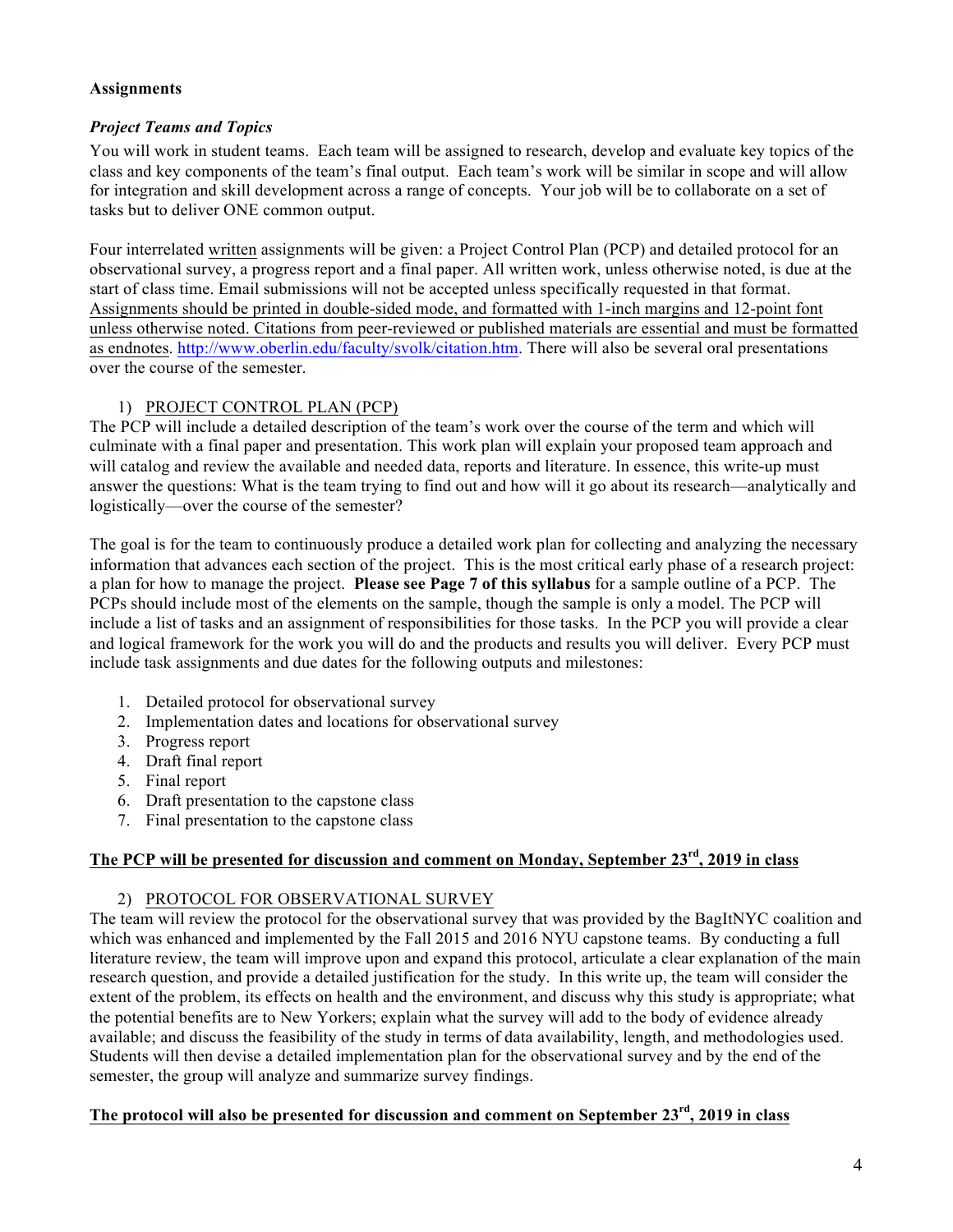### 3) PROGRESS REPORT

This report provides an update on the team's work to date; with the instructor as the audience. It provides a solid outline of the final paper, describes the team's findings and completed analysis to date, and outlines any challenges and issues encountered by the team; with a plan for addressing those challenges. Maximum length: 10 pages (5-double-spaced sheets of paper), with 1.5-spacing and 1-in margins.

## **The Progress Report will be presented for discussion and comment on November11th, 2019 in class**

\*\* TIP: Even if writing assignments are divided to facilitate the assignment of writing responsibilities, the reports should be ONE cohesive, logical narrative. The team might choose one or more editors who are be responsible for standardizing the language and tone of the report, with the input of the rest of the team.

## 4) FINAL REPORT

The final report allows the team to see the results of its work in a single format. It will consist of an executive summary, in which the team will integrate the semester's work and identify the major themes and findings of the project, and a more detailed description of the project's methodology and research approach, and the team's assessments, analysis, findings, recommendations and conclusions. More details will be provided in class. Maximum length: 20 pages (10-double-spaced sheets of paper), with 1.5-spacing and 1-in margins.

## **The final report is due on Monday, December 09th, 2019, by 5pm, via email**

\*\* TIP: When reviewing a draft report always ask: Is this (section, paragraph, sentence, word) needed to communicate the point? One way to ensure a succinct, but comprehensive, report is to develop a logical, detailed outline to think through the report before you begin writing. This is why you developed a final report outline in the progress report: the outline should be organized to answer the questions posed in the problem statement included in the PCP.

## 5) FINAL CAPSTONE PRESENTATION

Teams will deliver PowerPoint presentations to their peers, the NYU community and an audience on **December 09th, 2019 from 5-7:30pm (Monday)**. More details will be provided in class. These presentations will define the problems addressed by the project team, examine the process of problem-solving, evaluate outcomes of independent research, and discuss project team recommendations.

The work on these presentations must be distributed equally within the group. Students will be graded on quality, appearance and content of presentation; preparation, content and delivery of oral group presentation; strong responses to audience questions, objections, and concerns. A grading rubric will be provided.

### CLASS PRESENTATIONS

In addition, students will be responsible for oral presentations on group progress as specified by the instructor. Details about the structure of the talks will be provided in class. Each group will be responsible for researching, understanding and summarizing assigned topics and for bringing up issues and questions to guide the class discussion. There are 3 in-class team progress presentations on October 21<sup>st</sup> and 28<sup>th</sup> and November 25<sup>th</sup>.

### **Assessment**

20% quality of contribution to class discussion and team dynamics; and quality of in-class presentations Active participation demonstrating comprehension and reflecting critical engagement with course materials, assignments, and readings are required in all classes. Student groups will be assigned to lead class discussions and prepare class presentations on key concepts, emerging themes and team progress. The 3 in-class presentations will be worth a combined 15 points. They take place on October  $21^{st}$  and  $28^{th}$  November  $25^{th}$ .

Your participation (5 points) will be evaluated according to the substance and regularity of your contribution to in-class discussions and to your group dynamics and group output, as well as respect for classmates, and support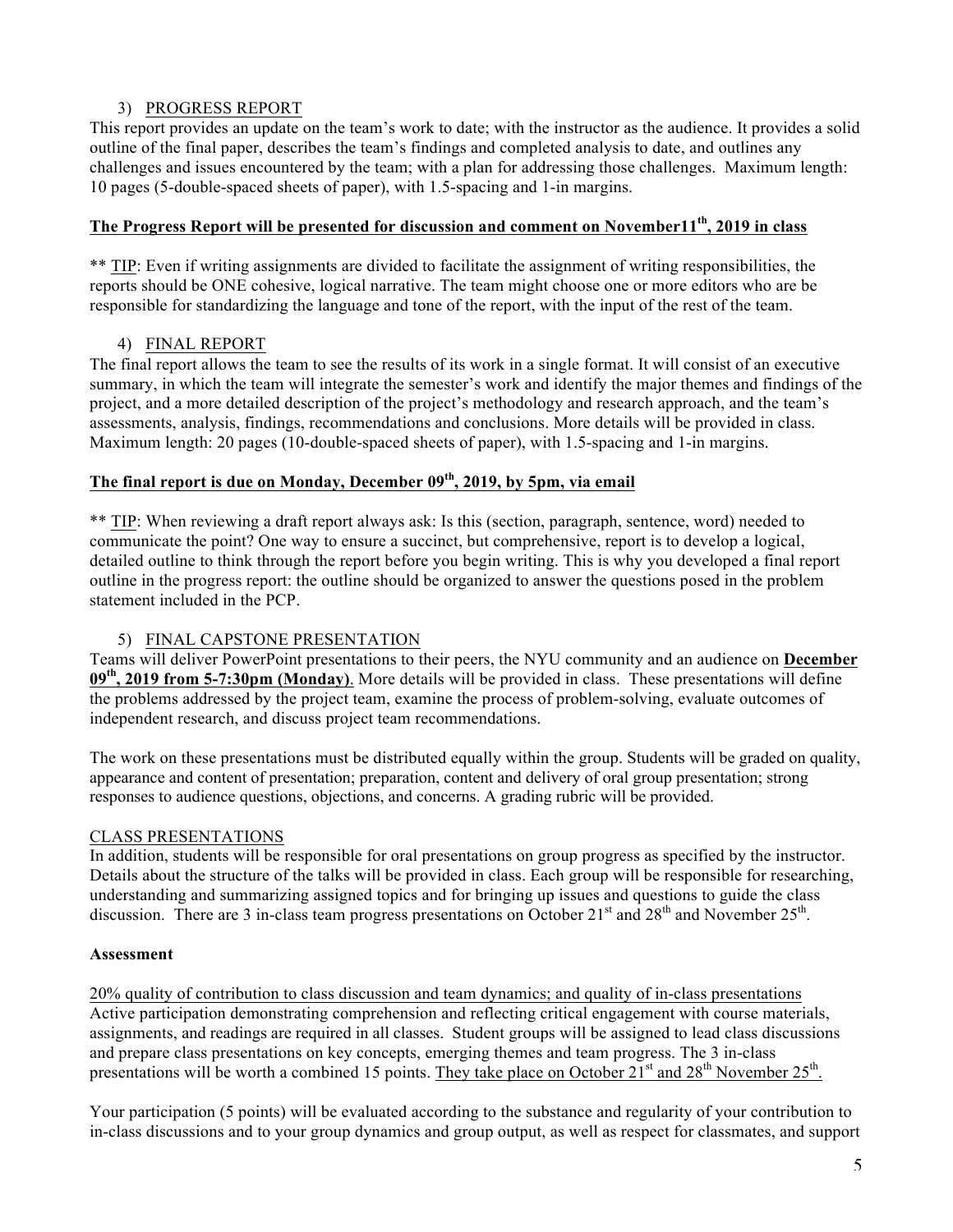for project team members' needs. Your effort will also be evaluated by receptivity to new skills and ideas, responsiveness to the feedback you receive, collaboration within groups, and a demonstration of your understanding of the subject matter expertise over the course of the term.

10% quality of PCP 20% quality and implementation of the Protocol for Observational Survey 10% quality of the Progress Report and presentation 20% quality of the Final Report 15% quality of the Final Presentation 5% 360 Review Process

# *Team Collaboration & Course Review*

At the end of the semester, team members will each submit a write-up of their itemized contribution to the collaborative final project, including reflections on successes and challenges within the collaborative process in what is called a 360-review process. More details will be provided in class.

The final class grading will follow these guidelines:

**A** – Strong understanding of ideas, highly successful development of skills, thorough solutions to problems and projects, constructive classroom participation and timely submission of work.

**B** – Good understanding of ideas, successful development of skills, good solutions to problems and projects, regular classroom participation, and timely preparation and submission of work.

**C** – Inconsistent understanding of ideas, some development of skills, coherent solutions to problems and projects, some classroom participation, and sporadic preparation and submission of work.

**D** – Limited understanding of ideas, little development of skills, few solutions to problems and projects, poor attendance or participation, and sporadic preparation and submission of work.

**F** – No understanding of ideas or development of skills, poor attendance, skipped submission of work.

# **Weekly Schedule and Readings**

# **September 09th —Session 1: Introduction to Course, Working in Teams, and Class Logistics**

- Introductions, course overview and expectations, and assessment structure
- Capacity Building: "Managing teams" and "Developing work plans" presentations.

# **September 16th—Session 2: Trash and the City: Overview of policy campaigns**

- Capacity Building: Trash and the City presentation<br>• Romer and Tamminen 2014 "Plastic Bag Reduction
- Romer and Tamminen. 2014. "Plastic Bag Reduction Ordinances: New York City's Proposed Charge on All Carryout Bags as a Model for U.S. Cities." Tulane Environmental Law Journal. 27: 239-250. (provided)
- https://www.nationalgeographic.com/environment/2019/04/plastic-bag-bans-kenya-to-us-reducepollution/
- https://www.nytimes.com/2019/03/28/nyregion/plastic-bag-ban-.html
- http://www.attn.com/stories/2967/battle-over-plastic-bags
- https://www1.nyc.gov/assets/dsny/site/resources/recycling-and-garbage-laws/collection-setoutlaws-for-business/foam-ban (click on & read the link on the DSNY determination of recyclability)
- https://gothamist.com/news/11-fines-issued-in-first-day-of-nyc-foam-ban-enforcement

## Student-led work: Discussion of assigned readings

#### **September 23rd —Session 3: Policy responses to plastic waste pollution** PCP DUE in class

- https://www1.nyc.gov/office-of-the-mayor/news/191-19/mayor-de-blasio-signs-executive-orderend-city-reliance-single-use-plastic
- http://www.teammarine.org/wp-content/uploads/2013/05/Grocery-Store-Bag-Research\_Press-Release-12-13.pdf
- http://www.manhattanswab.org/nyc-foam-ban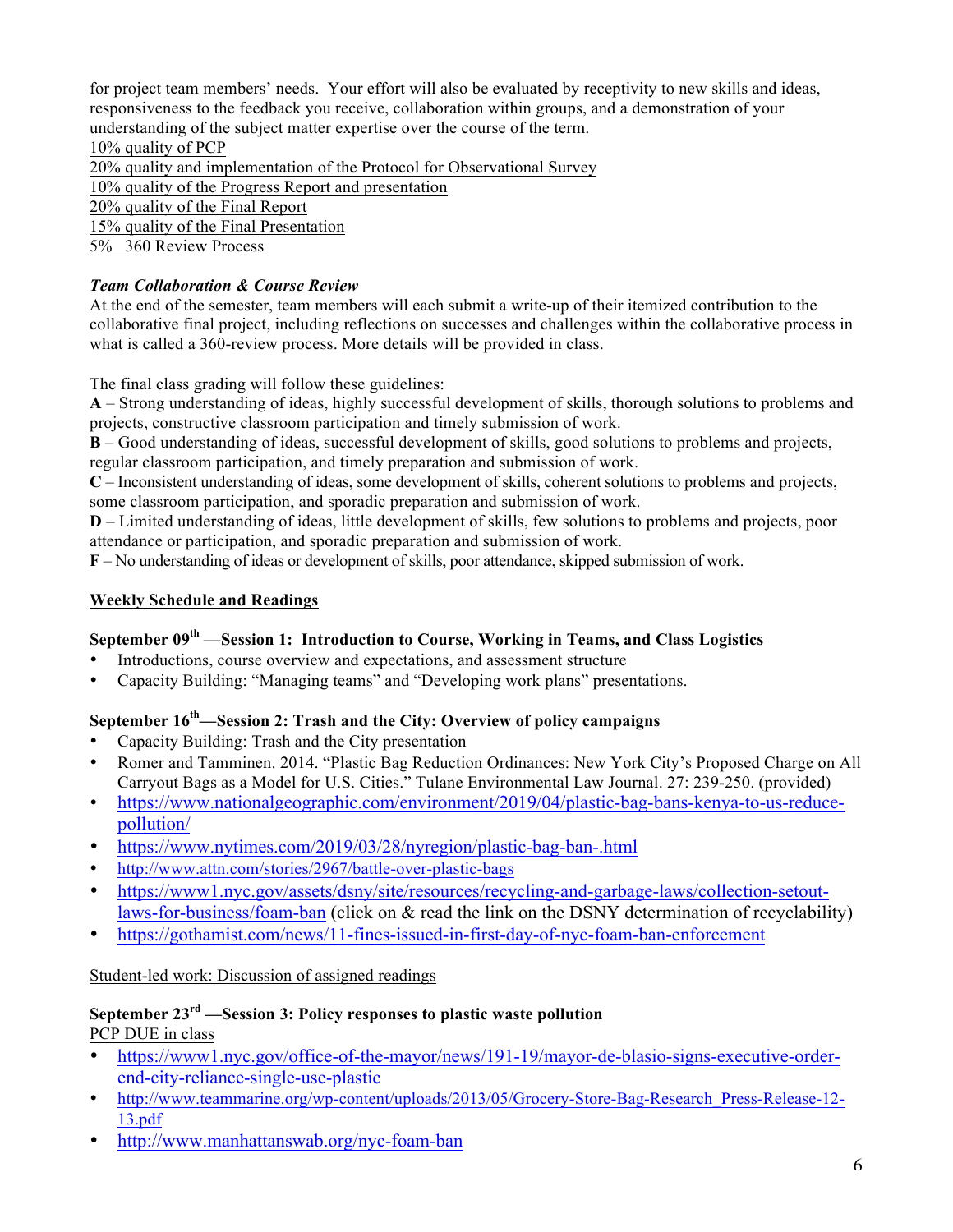- Arango et al. Single-use plastic bags in New York City: An analysis of New Yorkers' bag use across four boroughs. NYU Capstone Report Fall 2015. (provided)
- Dahlbert et al. New York State Opposition to New York City Single Use Bag Fee: Review and Recommendations. NYU Capstone Report Fall 2016. (provided)

Student-led work: Discuss background research on observational surveys and evaluation of observational Survey Protocol (provided). Development of survey plan in class.

### **September 30th—Session 4: Responses to efforts to reduce plastic waste pollution**

- Capacity Building: Briefing on Briefings<br>• http://sanfrancisco.chslocal.com/2015/06
- http://sanfrancisco.cbslocal.com/2015/06/30/industry-referendum-delays-californias-plastic-bag-ban-untilnovember/
- http://www.chicagotribune.com/business/ct-plastic-bag-ban-0622-biz-20150622-story.html
- BagItNYC Coalition. Browse: http://bagitnyc.org and explore: http://bagitnyc.org/map/
- Romer and Foley. 2012. "A Wolf in Sheep's Clothing: The Plastics Industry's "Public Interest" Role in Legislation and Litigation of Plastic Bags Laws in California." Golden Gate University Environmental Law Journal. 5(2): 377. (provided)

Student-led work: Prep Observational Survey Implementation Week of October  $7<sup>th</sup>$  2019.

## **October 07th –– Session 5: Observational Survey of New Yorkers**

Student-led work: Prep Observational Survey Implementation Week of October 14<sup>th</sup> 2019.

# **October 14th — NO CLASS—FALL BREAK**

Student-led work: October 15 legislative day: Observational Survey Implementation

## **October 21st –Session 6: Observational Survey of New Yorkers**

Student-led work: Observational Survey Implementation and discussion of findings and next steps

## **October 28th– Session 7: Observational Survey of New Yorkers**

Student-led work: Observational Survey Implementation and discussion of findings and next steps

## **November 4th—Session 8: Survey Debrief and Project Status Update**

Student-led work: Discuss implications of survey results and research findings on policy recommendations.

# **November 11th—Session 9: Survey Debrief and Project Status Update**

Project progress report and presentation of findings DUE in class: Present draft recommendations, including survey findings and feasibility analysis of proposed strategies.

Student-led work: Discuss implications of survey results and research findings on policy recommendations.

# **November 18th –-Session 10: Draft Recommendations for New York City**

Student-led work: Work on development of final report—instructor feedback on team progress Capacity Building: Writing Final Reports--instructor feedback on progress report

## **November 25th —Session 11: Final deliverables**

Student-led project workshop in class

- o Deliver presentation of progress to date and analytical findings for instructor.
- o Work on development of final report—instructor feedback on team progress
- o Work on development of final presentation for next week's in-class dry-run

# **December 02nd --Session 12: Final deliverables**

• Course Content Reflections/Final Thoughts/Class Wrap-up Student-led work: Final Presentation in-class dry-run—instructor feedback

**December 09th— Session 13: Final Presentations To NYU Community (20 minutes + 10 minutes of Q&A)** Final report and slides DUE via Email  $(\text{keg4@nyu.edu})$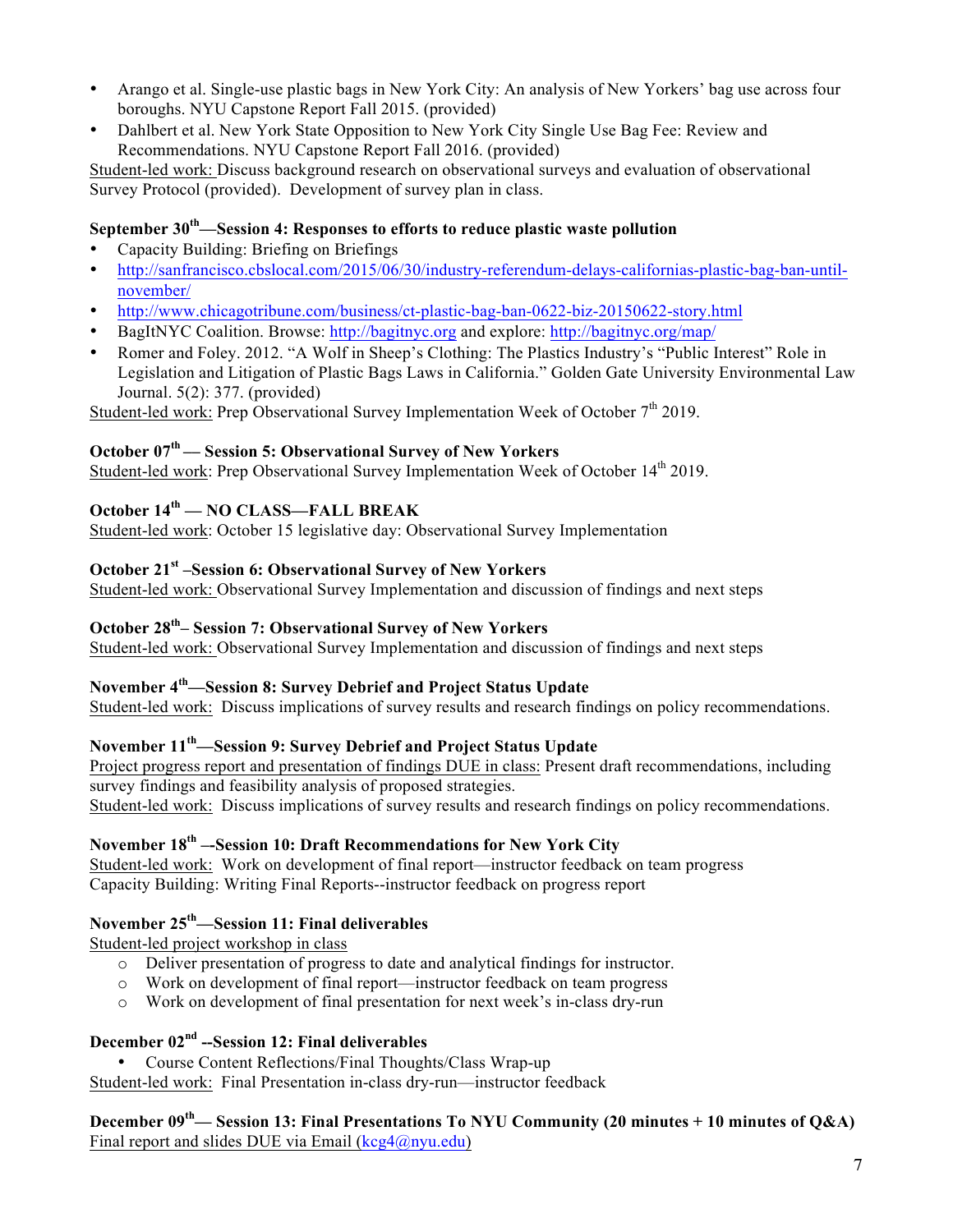• 5-7pm. Location details to be provided.